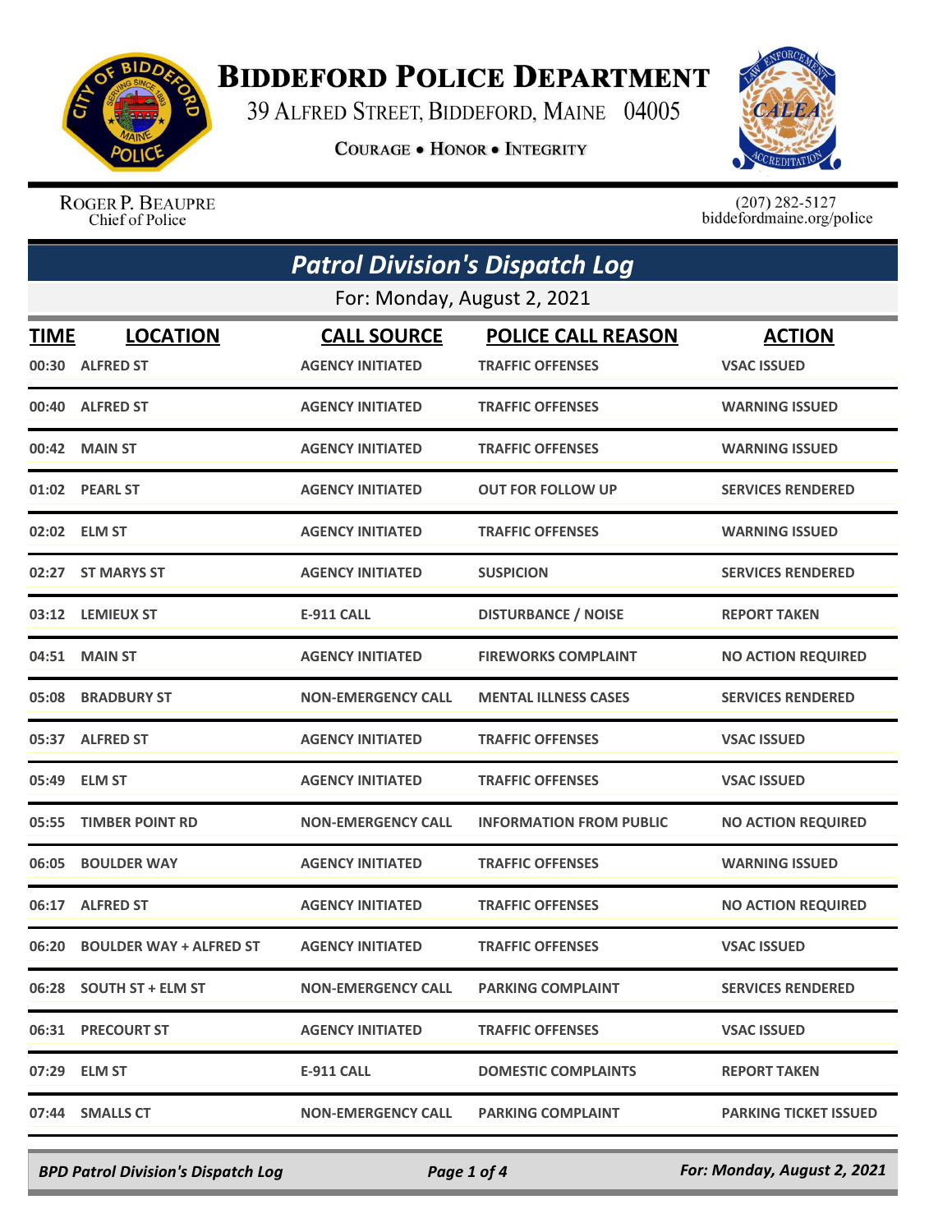| <b>TIME</b> | <b>LOCATION</b>                | <b>CALL SOURCE</b>        | <b>POLICE CALL REASON</b>          | <b>ACTION</b>                |
|-------------|--------------------------------|---------------------------|------------------------------------|------------------------------|
|             | 07:53 MAIN ST                  | <b>AGENCY INITIATED</b>   | <b>PAPERWORK</b>                   | <b>PAPERWORK NOT SERVED</b>  |
| 08:16       | <b>ALFRED ST + EDWARDS AVE</b> | <b>AGENCY INITIATED</b>   | <b>TRAFFIC OFFENSES</b>            | <b>WARNING ISSUED</b>        |
|             | 08:54 HORRIGAN CT              | <b>AGENCY INITIATED</b>   | <b>COMMUNITY ENGAGEMENT</b>        | <b>SERVICES RENDERED</b>     |
| 08:59       | <b>BERNARD AVE</b>             | <b>NON-EMERGENCY CALL</b> | <b>DOMESTIC COMPLAINTS</b>         | <b>REPORT TAKEN</b>          |
| 09:01       | <b>BRADBURY ST</b>             | <b>AGENCY INITIATED</b>   | <b>PAPERWORK</b>                   | <b>PAPERWORK NOT SERVED</b>  |
|             | 09:04 ALFRED ST                | <b>AGENCY INITIATED</b>   | <b>COMMUNITY ENGAGEMENT</b>        | <b>SERVICES RENDERED</b>     |
|             | 09:45 CLEAVES ST               | <b>E-911 CALL</b>         | <b>DISTURBANCE / NOISE</b>         | <b>CIVIL COMPLAINT</b>       |
| 09:55       | <b>KENNEDY DR</b>              | <b>NON-EMERGENCY CALL</b> | <b>ALARM - POLICE</b>              | <b>BUILDING CHECK/SECURE</b> |
| 10:15       | <b>ADAMS ST</b>                | <b>AGENCY INITIATED</b>   | <b>OUT FOR FOLLOW UP</b>           | <b>SERVICES RENDERED</b>     |
|             | 10:32 ALFRED ST                | <b>WALK-IN AT STATION</b> | <b>MENTAL ILLNESS CASES</b>        | <b>SERVICES RENDERED</b>     |
|             | 10:56 ALFRED ST                | <b>OTHER</b>              | <b>PAPERWORK</b>                   | <b>PAPERWORK SERVED</b>      |
| 11:08       | <b>HILL ST</b>                 | <b>OTHER</b>              | <b>PAPERWORK</b>                   | <b>SERVICES RENDERED</b>     |
| 11:37       | <b>MAIN ST</b>                 | <b>NON-EMERGENCY CALL</b> | <b>TRESPASSING</b>                 | <b>REPORT TAKEN</b>          |
| 11:42       | <b>GEORGE ST</b>               | <b>NON-EMERGENCY CALL</b> | <b>DISTURBANCE / NOISE</b>         | <b>UNFOUNDED</b>             |
| 11:59       | <b>MAIN ST</b>                 | <b>RADIO</b>              | <b>PAPERWORK</b>                   | <b>SERVICES RENDERED</b>     |
| 12:17       | <b>ALFRED ST + BOULDER WAY</b> | <b>E-911 CALL</b>         | <b>VEHICLE CRASH - POLICE ONLY</b> | <b>STATE FORM TAKEN</b>      |
|             | 12:20 MASON ST                 | <b>AGENCY INITIATED</b>   | <b>PRO-ACTIVE DV RESPONSE TEAM</b> | <b>SERVICES RENDERED</b>     |
|             | 12:25 ALFRED ST                | <b>NON-EMERGENCY CALL</b> | <b>OUT FOR FOLLOW UP</b>           | <b>SERVICES RENDERED</b>     |
|             | 12:26 ST MARYS ST              | <b>AGENCY INITIATED</b>   | <b>PRO-ACTIVE DV RESPONSE TEAM</b> | <b>NEGATIVE CONTACT</b>      |
|             | 12:33 WASHINGTON ST            | <b>AGENCY INITIATED</b>   | <b>PRO-ACTIVE DV RESPONSE TEAM</b> | <b>NEGATIVE CONTACT</b>      |
|             | <b>12:38 MAIN ST</b>           | <b>WALK-IN AT STATION</b> | <b>CHECK WELFARE</b>               | <b>REPORT TAKEN</b>          |
|             | 12:42 ELM ST                   | <b>NON-EMERGENCY CALL</b> | <b>CIVIL COMPLAINT</b>             | <b>CIVIL COMPLAINT</b>       |
|             | 13:24 ALFRED ST                | <b>AGENCY INITIATED</b>   | <b>OUT FOR FOLLOW UP</b>           | <b>SERVICES RENDERED</b>     |
|             | 13:55 WEST ST + BALD AVE       | <b>AGENCY INITIATED</b>   | <b>TRAFFIC OFFENSES</b>            | <b>WARNING ISSUED</b>        |
|             | <b>14:20 MAIN ST</b>           | <b>NON-EMERGENCY CALL</b> | <b>PAPERWORK</b>                   | <b>PAPERWORK SERVED</b>      |
|             | 14:25 ELM ST                   | <b>NON-EMERGENCY CALL</b> | <b>VEHICLE CRASH - POLICE ONLY</b> | <b>REPORT TAKEN</b>          |
|             |                                |                           |                                    |                              |

*BPD Patrol Division's Dispatch Log Page 2 of 4 For: Monday, August 2, 2021*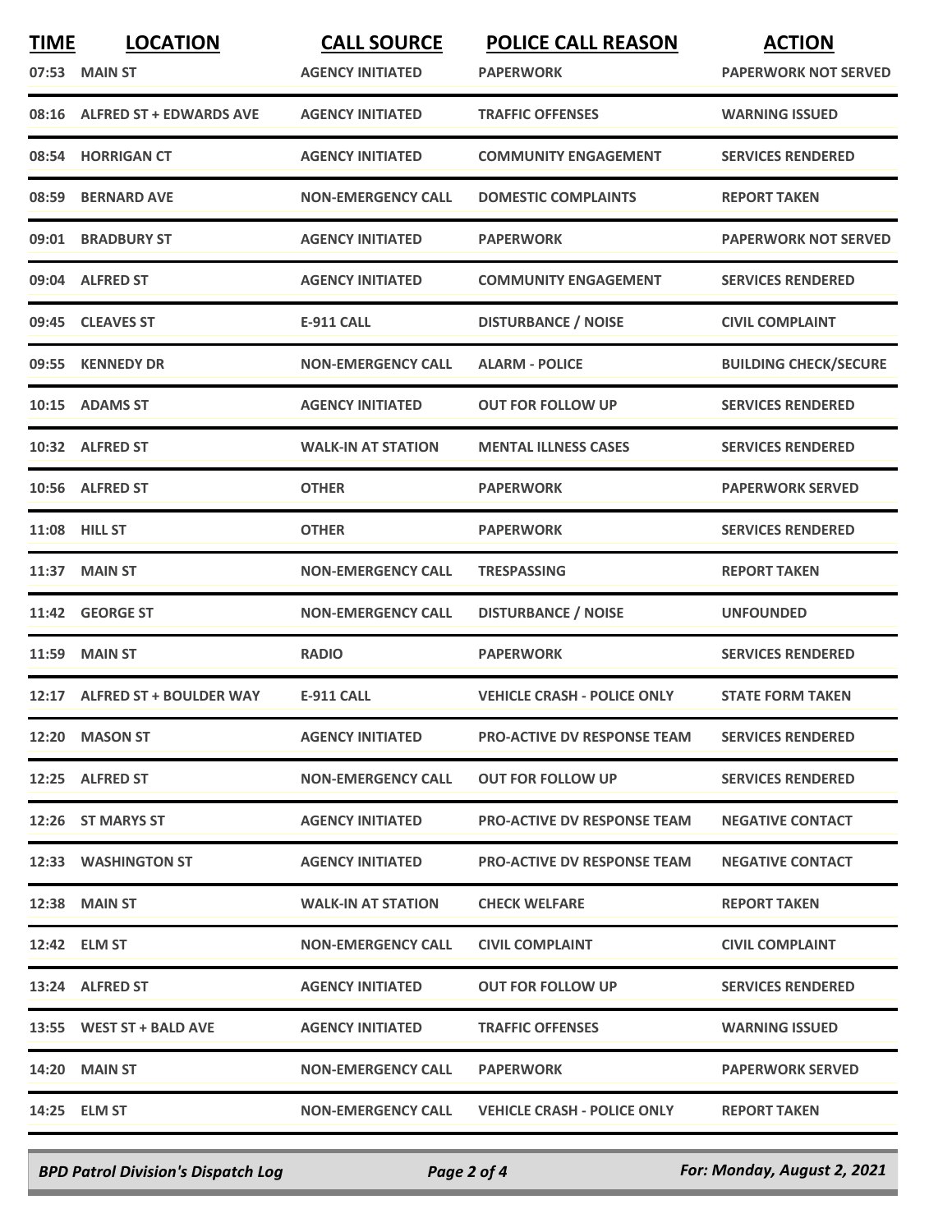| <b>TIME</b> | <b>LOCATION</b>                                  | <b>CALL SOURCE</b>        | <b>POLICE CALL REASON</b>                                                                        | <b>ACTION</b>             |
|-------------|--------------------------------------------------|---------------------------|--------------------------------------------------------------------------------------------------|---------------------------|
|             | 14:37 ALFRED ST                                  | <b>E-911 CALL</b>         | <b>CRIMINAL MISCHIEF</b>                                                                         | <b>REPORT TAKEN</b>       |
|             | 14:46 HILL ST                                    | <b>NON-EMERGENCY CALL</b> | <b>DISABLED VEHICLE</b>                                                                          | <b>SERVICES RENDERED</b>  |
|             | 15:24 ALFRED ST                                  | <b>WALK-IN AT STATION</b> | <b>OUT FOR FOLLOW UP</b>                                                                         | <b>SERVICES RENDERED</b>  |
|             | 15:26 CLEAVES ST                                 | <b>WALK-IN AT STATION</b> | <b>PAPERWORK</b>                                                                                 | <b>NO ACTION REQUIRED</b> |
|             | 16:03 ALFRED ST + LAMBERT ST                     | <b>NON-EMERGENCY CALL</b> | <b>TRAFFIC OFFENSES</b>                                                                          | <b>NO VIOLATION</b>       |
|             | 16:20 BEACH AVE                                  | <b>NON-EMERGENCY CALL</b> | <b>ANIMAL COMPLAINT</b>                                                                          | <b>SERVICES RENDERED</b>  |
|             | 16:30 ELM ST                                     | <b>E-911 CALL</b>         | <b>CRIM THREAT / TERRORIZING</b>                                                                 | <b>REPORT TAKEN</b>       |
|             | 16:32 HARRISON AVE                               | <b>NON-EMERGENCY CALL</b> | <b>CRIMINAL MISCHIEF</b>                                                                         | <b>REPORT TAKEN</b>       |
| 17:24       | <b>QUIMBY ST</b>                                 | <b>E-911 CALL</b>         | <b>JUVENILE OFFENSES</b>                                                                         | <b>SERVICES RENDERED</b>  |
|             | 17:39 POOL ST + MARBLEHEAD LN                    | <b>AGENCY INITIATED</b>   | <b>TRAFFIC OFFENSES</b>                                                                          | <b>WARNING ISSUED</b>     |
|             | 17:44 BRADBURY ST                                | <b>NON-EMERGENCY CALL</b> | <b>VIOL OF BAIL CONDITIONS</b>                                                                   | <b>REPORT TAKEN</b>       |
| 17:47       | <b>POOL ST + MARBLEHEAD LN</b>                   | <b>AGENCY INITIATED</b>   | <b>TRAFFIC OFFENSES</b>                                                                          | <b>WARNING ISSUED</b>     |
|             | 18:18 ALFRED ST                                  | <b>AGENCY INITIATED</b>   | <b>OUT FOR FOLLOW UP</b>                                                                         | <b>SERVICES RENDERED</b>  |
|             | 18:23 ALFRED ST                                  | <b>AGENCY INITIATED</b>   | <b>PAPERWORK</b>                                                                                 | <b>SERVICES RENDERED</b>  |
|             | 19:01 POOL ST                                    | <b>NON-EMERGENCY CALL</b> | <b>ANIMAL COMPLAINT</b>                                                                          | <b>STATE FORM TAKEN</b>   |
|             | 19:02 LAMBERT ST + PROSPECT ST                   | <b>NON-EMERGENCY CALL</b> | <b>SUSPICION</b>                                                                                 | <b>GONE ON ARRIVAL</b>    |
|             | 19:12 HIGH ST                                    | <b>WALK-IN AT STATION</b> | <b>ARTICLES LOST/FOUND</b>                                                                       | <b>REPORT TAKEN</b>       |
|             | 19:17 LEMIEUX ST                                 | <b>AGENCY INITIATED</b>   | <b>OUT FOR FOLLOW UP</b>                                                                         | <b>SERVICES RENDERED</b>  |
| 19:30       | <b>HORRIGAN CT</b><br><b>CHARGE: TERRORIZING</b> | <b>E-911 CALL</b>         | <b>CRIM THREAT / TERRORIZING</b><br>DEFENDANT: DYLAN HAVARD  AGE: 21  RESIDENT OF: BIDDEFORD, ME | <b>SUMMONS ISSUED</b>     |
|             | 19:39 WASHINGTON ST                              | <b>NON-EMERGENCY CALL</b> | <b>MENTAL ILLNESS CASES</b>                                                                      | <b>DISPATCH HANDLED</b>   |
|             | 20:09 JESSIE LN                                  | <b>E-911 CALL</b>         | 911 MISUSE                                                                                       | <b>SERVICES RENDERED</b>  |
|             | 20:24 CUTTS ST                                   | <b>NON-EMERGENCY CALL</b> | <b>VEHICLE CRASH - POLICE ONLY</b>                                                               | <b>SERVICES RENDERED</b>  |
|             | 20:39 ALFRED ST + BIRCH ST                       | <b>AGENCY INITIATED</b>   | <b>TRAFFIC OFFENSES</b>                                                                          | <b>NO ACTION REQUIRED</b> |
|             | 20:42 JEFFERSON ST                               | <b>E-911 CALL</b>         | 911 MISUSE                                                                                       | <b>SERVICES RENDERED</b>  |
|             | 20:53 SUMMER ST                                  | <b>NON-EMERGENCY CALL</b> | <b>MISSING PERSON</b>                                                                            | <b>SERVICES RENDERED</b>  |
|             |                                                  |                           |                                                                                                  |                           |

*BPD Patrol Division's Dispatch Log Page 3 of 4 For: Monday, August 2, 2021*